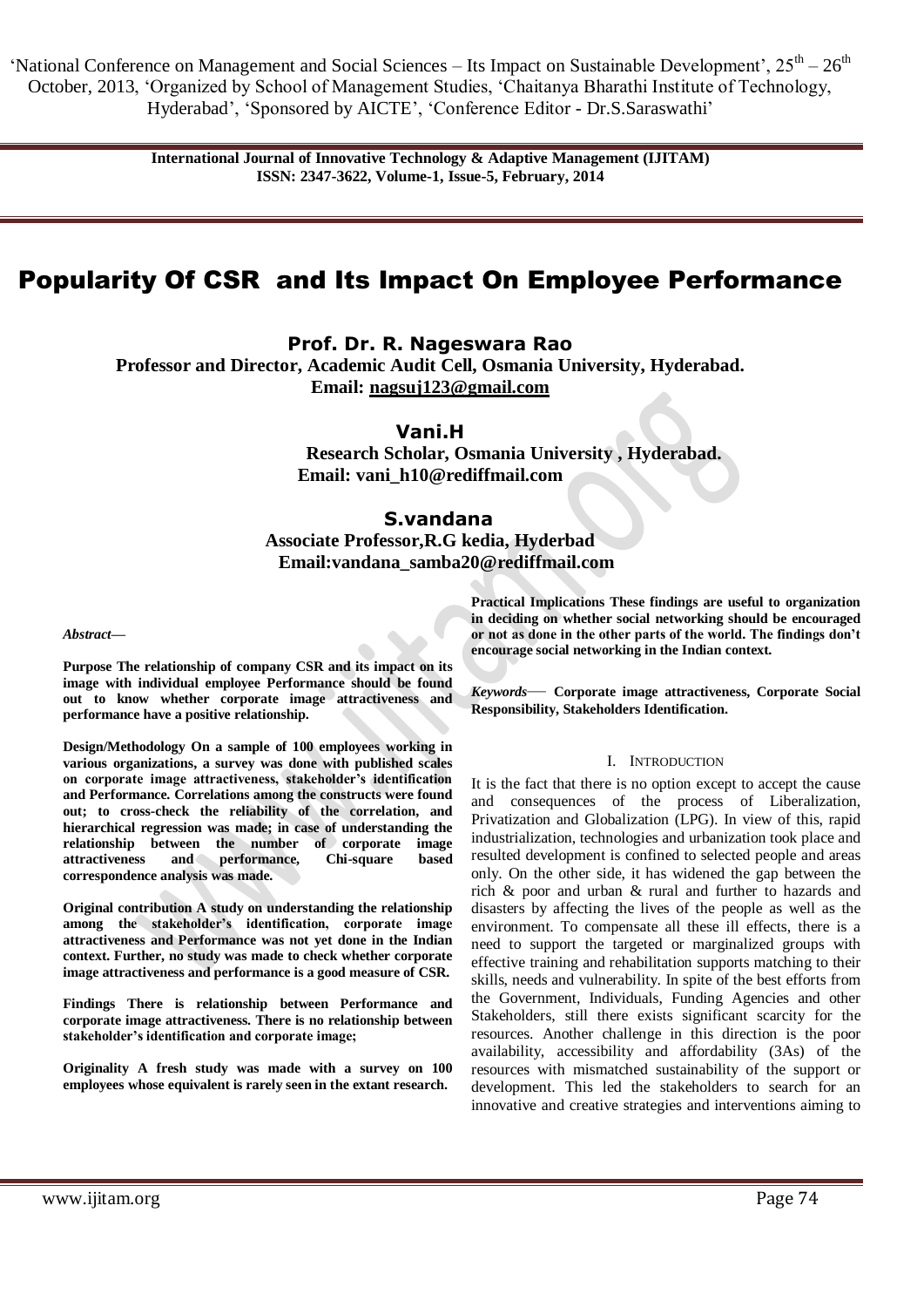'National Conference on Management and Social Sciences – Its Impact on Sustainable Development', 25<sup>th</sup>  $-26<sup>th</sup>$  October, 2013, 'Organized by School of Management Studies, 'Chaitanya Bharathi Institute of Technology, Hyderabad', 'Sponsored by AICTE', 'Conference Editor - Dr.S.Saraswathi'

> **International Journal of Innovative Technology & Adaptive Management (IJITAM) ISSN: 2347-3622, Volume-1, Issue-5, February, 2014**

achieve the sustainable development of the people and environment with quality. At this stage, Corporate Social Responsibility (CSR) helps to fill the gap with better business.

# II. CONCEPT OF CSR

The concept of Corporate Social Responsibility (CSR) is to understand the process of business in the companies to produce an overall positive impact among the employees as well as in the society / community. The definition of CSR "is the continuing commitment by business to behave ethically and contribute to economic development while improving the quality of life of the workforce and their families as well as of the local community and society at large" and other

Looks "CSR is about business giving back to society". Now CSR has become mandatory for the companies to implement with sustainable strategies and interventions matching to the needs of the people and environment. CSR has seen as triple bottom line (TBL) reporting which is used as a frame works for measuring an organization performance against economic, social and environmental parameters. As reported in the literature, the rationale for CSR has been articulated in a number of ways. In essence, it is about building sustainable businesses, which need healthy economies, markets and communities. The key drivers for CSR are:

**Enlightened self - interest** - creating a synergy of ethics, a cohesive society and a sustainable global economy where markets, labor and communities are able to function well together.

**Social investment** - contributing to physical infrastructure and social capital is increasingly seen as a necessary part of doing business.

**Transparency and trust** - business has low ratings of trust in public perception. There is increasing expectation that companies will be more open, more accountable and be prepared to report publicly on their performance in social and environmental arenas.

**Increased public expectations of business** - globally companies are expected to do more than merely provide jobs and contribute to the economy through taxes and employment.CSR is well supported that without society, there won't be any business for any one. The broad view of the "Business in Society with CSR". In the process of CSR, the company needs to answer two aspects of their operations / activities as:

The quality of their management both in terms of people and processes / systems / strategies / initiatives which includes workplace, market place, community and environment. The nature both quality and quantity of their impact on society in various areas which includes customers, local communities, government, shareholders and service providers / NGOs.

In general, all the stakeholders are keen in knowing the activity of the company (the outer circle) mainly in terms of its products and services, impact on the environment & local communities and development of its workforce including family members covering several areas like: health, water & sanitation, education, disability, housing, income generation, employment, recreation and other needs and thus look forward for better living with sustainability and quality of life.It is the fact that contributing to and supporting CSR should be the integral part of the business as it fetches several benefits to the Industry as well to its employees including society and environment. Some such benefits include:

- Reduced Cost.
- Increased business.  $\bullet$
- Feedback on products / services and future needs.
- Better risk / conflicts management.
- Better support for subsidies from Government and other sectors.
- Scope for mobilization of resources for strengthening of CSR initiatives.
- Recognition and awards.
- Better sustainability with quality

#### **Job performance**

Business Dictonary.Com, (2013) defines 'Performance' as "the accomplishment of a given [task](http://www.businessdictionary.com/definition/task.html) measure[d against](http://www.investorwords.com/8787/against.html) preset known standards of accuracy, completeness, [cost,](http://www.businessdictionary.com/definition/cost.html) and speed. In [a contract,](http://www.businessdictionary.com/definition/contract.html) [performance](http://www.investorguide.com/definition/performance.html) is [deemed](http://www.businessdictionary.com/definition/deemed.html) to be th[e fulfillment](http://www.businessdictionary.com/definition/fulfillment.html) of a[n obligation,](http://www.investorguide.com/definition/obligation.html) in a manner tha[t releases](http://www.businessdictionary.com/definition/release.html) the performer fro[m all](http://www.investorwords.com/6221/all.html) [liabilities](http://www.businessdictionary.com/definition/liability.html) under the contract."

Campbell (1990, p. 704) defines individual work performance as "behaviors or actions of a staff member that are relevant to the goals of the organization." In simple terms, it is what the organization hires one to do, and do well. What is commonly accepted is that organizations need and value staff members who perform well, and these high performers are considered a valuable asset and a cutting edge for the organization (Yang, 2010; Aghdasi et al., 2011; Yucle and Bektas, 2012).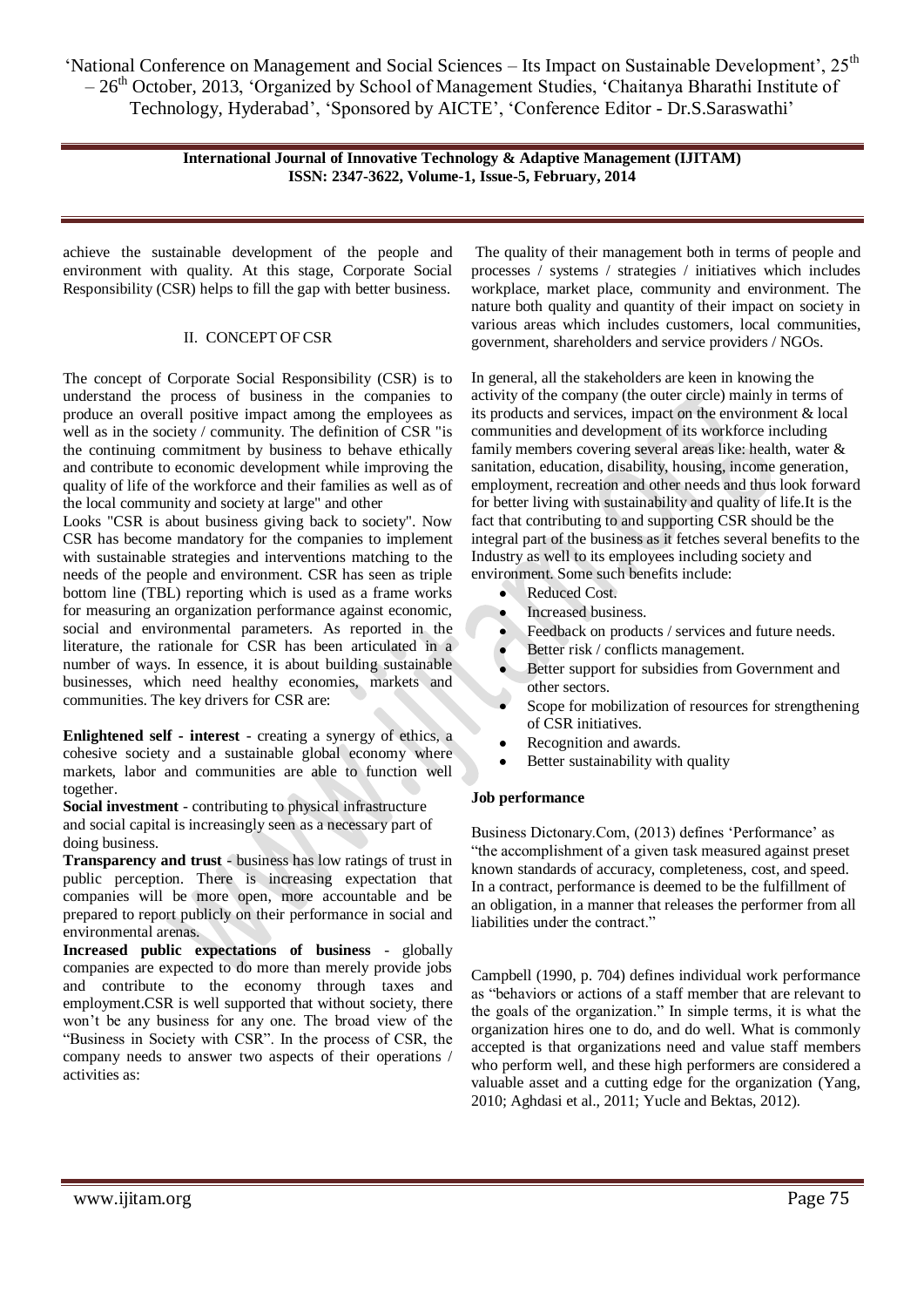'National Conference on Management and Social Sciences – Its Impact on Sustainable Development', 25<sup>th</sup>  $-26<sup>th</sup>$  October, 2013, 'Organized by School of Management Studies, 'Chaitanya Bharathi Institute of Technology, Hyderabad', 'Sponsored by AICTE', 'Conference Editor - Dr.S.Saraswathi'

#### **International Journal of Innovative Technology & Adaptive Management (IJITAM) ISSN: 2347-3622, Volume-1, Issue-5, February, 2014**

High performance of an individual employee is a pointer to the success of the human resources function, and the most important index that determines the success of an organization; it is obvious that all efforts of the organization are aimed at raising this. Further, such high performance gives the employee the job satisfaction, and multiple rewards too. Hence, performance is one metric which every party monitors, and whose ascent is a cause of joy for all and sundry.

The 6-item scale of Babin and Boles, 1998; Cronbach's alfa: 0.76) was used; the sample items are: (1) I am a top performer; (2) I get along with customers better than others.

#### III. RESEARCH METHODOLOGY

#### **Sample Description**

The sample consists of 100 individuals working in different capacities and in different organizations in Andhra Pradesh state of India in different sectors like public and private ones. The copies of the instrument containing the questions on (a) demographic aspects like gender, age, length of service, number of friends on Facebook, hours worked daily on an average and suchlike in the first part, and (b) research question-related items with 5-1 Likert scale in the second part were distributed to 100 working persons; the response rate is 48%.

The sample consists of 71% men and 29% women; age-based distribution of the same comprises 51% percent of persons in 20-30 years of age, 37% in 31-50 years, and 13% in 51-68 years of age. Income-based distribution of the sample consists of 30.% of the persons in the monthly income of less than Rs.20,000 (Rs= Indian Rupees ; Rupees  $54 = 1$  US\$), 41% in Rs.20500-Rs.50,000, 15% in the bracket of Rs. 50,500- Rs.78,000, and 14% of persons who have 'not revealed income information'. When the length of service was the basis of grouping, 48% have put in less than 5 years of service, 31% in 6-20 years, 21 % in 21- 40 years of service, and 1% in 'information not given' category. The sample represents a true microcosm of working persons' community in the state.

#### **Statistical Analysis and Findings**

Inter-correlations were calculated ( Table No.1) on SPSS for variables namely, stakeholders Identification and performance, corporate image and performance ; (2) a significant correlation is found between corporate image and its impact on the employee performance.

To cross-check whether correlations are dependable, other tools are used.

#### IV.FINDINGS

The programs or activities of CSR benefited for the below poverty line (BPL) people and increased their standard of living. It helped them to start their own living. In a short span of time a significant change was noticeable when companies conducted CSR, either it might be health camp, skill development program or any other activity.

# V. DISCUSSION

**H1**: Our hypothesis was that CSR is positively related to individual level outcomes; more specifically CSR and individual job performance correlate positively in the Indian context. The correlation analysis shows a clear positive relation between them; regression analysis too confirms it. The findings of the studies done elsewhere outside India are validated in this study too.

#### VI.LIMITATIONS

The questionnaire administrators are MBA students who may not have properly explained the meaning of each construct, and thus response errors may have found their way into the data while giving scores on each construct.

Further, the sample choice is convenience-driven but not randomized, and so sample representativeness may be slightly flawed.

#### VII. SCOPE FOR FURTHER RESEARCH

Similar studies have to be undertaken on pan-India samples. The perceptions of working people in Andhra Pradesh may not reflect those of the entire India.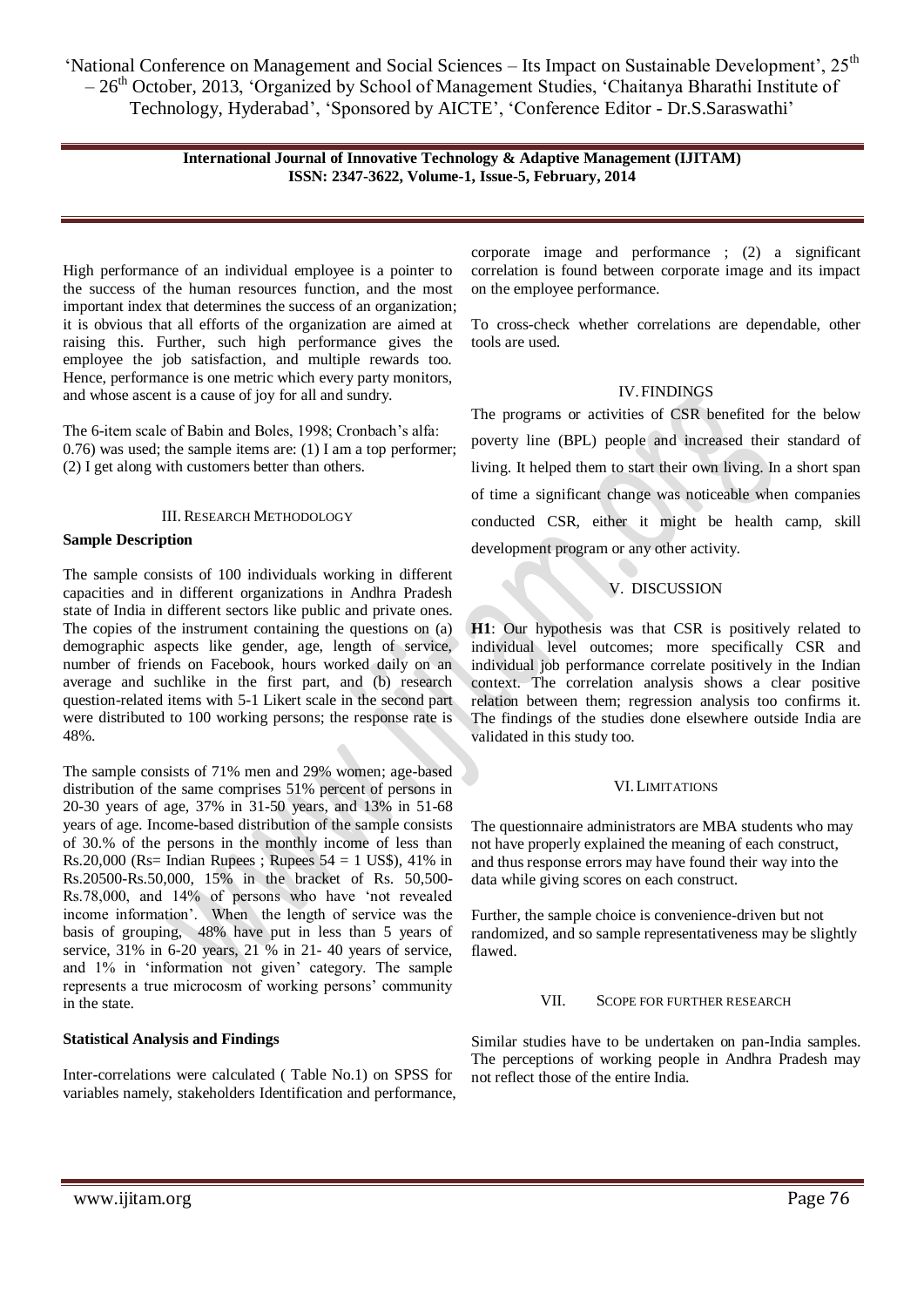**International Journal of Innovative Technology & Adaptive Management (IJITAM) ISSN: 2347-3622, Volume-1, Issue-5, February, 2014**

Further, this self-funded study has included on CSR but not all other components like community based rehabilitation, sustainable development transparency and trust should use the full CSR scale. **StakeholderNew**

The impact of CSR on other constructs like sustainability engagement etc. should be explored.

#### VIII. CONCLUSION

Society and Company are complementary to each other. CSR is important because businesses are based upon trust and their fair dealings with the society. All the companies rely upon the society for the resources required to run their businesses like human resources and also to sell their products and services, the companies are totally dependent upon the customers, who are in turn an important part of the society. Organizations, being a part of society, have moral duties to serve the society ad to contribute to their welfare. Lastly the main objective of corporate finance is to maximize shareholder value and to bring up the relation between identification and CSR.

### DATA ANALYSIS

**CorporateNew** Frequency Percent Valid Percent Cumulative Percent Vali d Least attractive 2 10.0 10.0 10.0 medium attracted 16 80.0 80.0 90.0 highly attracted 2 10.0 10.0 100.0 Total 20 100.0 100.0

**PerformanceNew**

|                      |                     | Frequen<br>cy | Percent | Valid<br>Percent | Cumulativ<br>e Percent |
|----------------------|---------------------|---------------|---------|------------------|------------------------|
| Vali<br>$\mathbf{d}$ | Medium<br>satisfied | 16            | 80.0    | 80.0             | 80.0                   |
|                      | Highly<br>satisfied | 4             | 20.0    | 20.0             | 100.0                  |
|                      | Total               | 20            | 100.0   | 100.0            |                        |

|           |                        | Frequ<br>ency | Percent | Valid<br>Percent | Cumulativ<br>e Percent |
|-----------|------------------------|---------------|---------|------------------|------------------------|
| Vali<br>d | Modertaely<br>attached |               | 45.0    | 45.0             | 45.0                   |
|           | Highly<br>attached     | 11            | 55.0    | 55.0             | 100.0                  |
|           | Total                  | 20            | 100.0   | 100.0            |                        |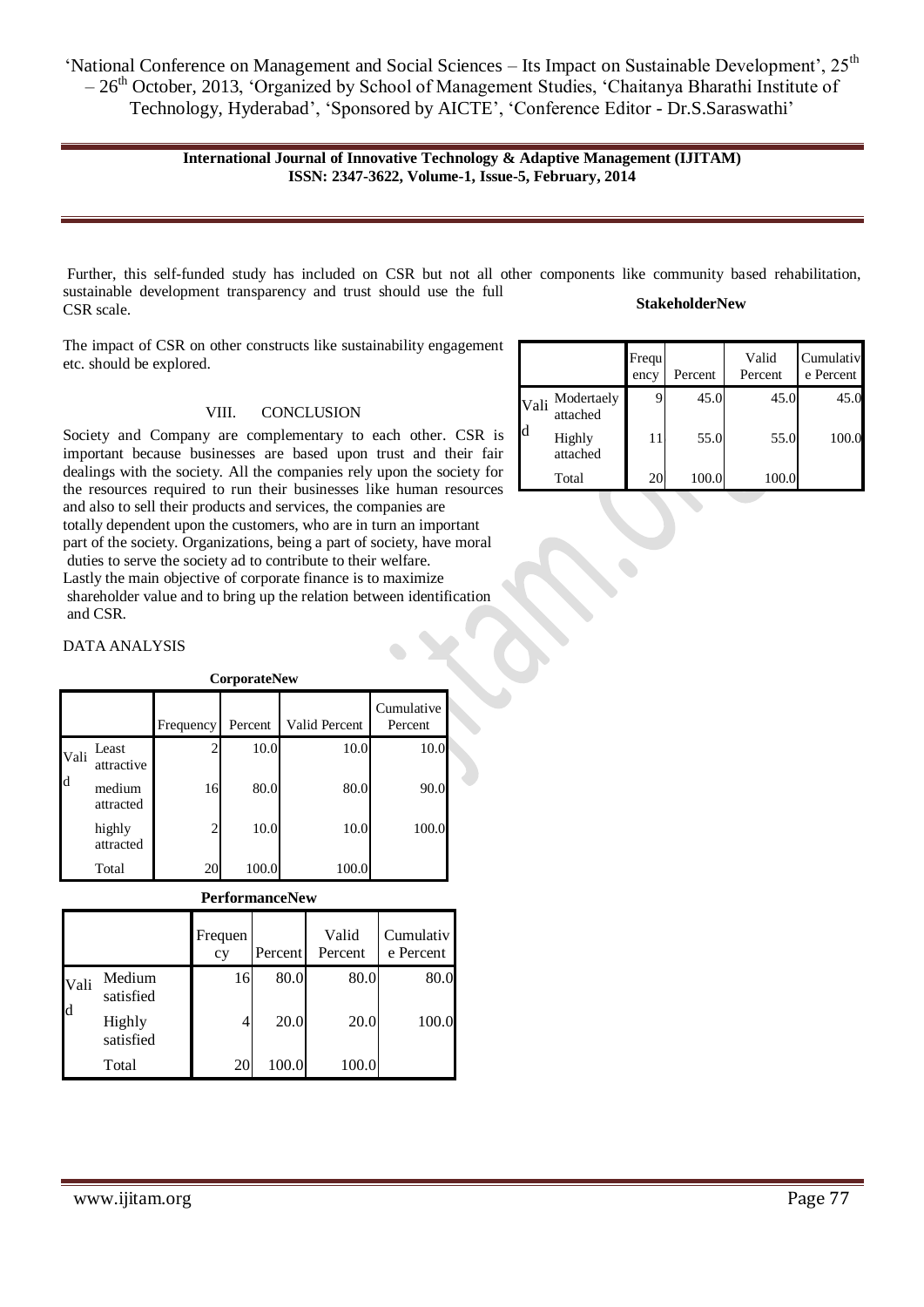# **International Journal of Innovative Technology & Adaptive Management (IJITAM) ISSN: 2347-3622, Volume-1, Issue-5, February, 2014**

|                |                     |                         | PerformanceNew   |                  |        |  |
|----------------|---------------------|-------------------------|------------------|------------------|--------|--|
|                |                     |                         | Medium satisfied | Highly satisfied | Total  |  |
| StakeholderNew | Modertaely attached | Count                   |                  |                  | 9      |  |
|                |                     | % within StakeholderNew | 88.9%            | 11.1%            | 100.0% |  |
|                | Highly attached     | Count                   |                  |                  | 11     |  |
|                |                     | % within StakeholderNew | 72.7%            | 27.3%            | 100.0% |  |
| Total          |                     | Count                   | 16               |                  | 20     |  |
|                |                     | % within StakeholderNew | 80.0%            | 20.0%            | 100.0% |  |

#### **StakeholderNew \* PerformanceNew Crosstabulation**

# **StakeholderNew \* CorporateNew Crosstabulation**

|                       |                     |                                   | CorporateNew     |                  |                  |        |
|-----------------------|---------------------|-----------------------------------|------------------|------------------|------------------|--------|
|                       |                     |                                   | Least attractive | medium attracted | highly attracted | Total  |
| <b>StakeholderNew</b> | Modertaely attached | Count                             | $\overline{2}$   | 7                | $\theta$         | 9      |
|                       |                     | % within<br><b>StakeholderNew</b> | 22.2%            | 77.8%            | .0%              | 100.0% |
|                       | Highly attached     | Count                             | $\boldsymbol{0}$ | 9                | $\overline{c}$   | 11     |
|                       |                     | % within<br><b>StakeholderNew</b> | $.0\%$           | 81.8%            | 18.2%            | 100.0% |
| Total                 |                     | Count                             | 2                | 16               | $\overline{c}$   | 20     |
|                       |                     | % within<br><b>StakeholderNew</b> | 10.0%            | 80.0%            | 10.0%            | 100.0% |

**CorporateNew \* PerformanceNew Crosstabulation**

|              |                  |                       | PerformanceNew   |                  |                |
|--------------|------------------|-----------------------|------------------|------------------|----------------|
|              |                  |                       | Medium satisfied | Highly satisfied | Total          |
| CorporateNew | Least attractive | Count                 |                  |                  | $\overline{2}$ |
|              |                  | % within CorporateNew | 100.0%           | .0%              | 100.0%         |
|              | medium attracted | Count                 | 13               |                  | 16             |
|              |                  | % within CorporateNew | 81.3%            | 18.8%            | 100.0%         |
|              | highly attracted | Count                 |                  |                  | $\overline{2}$ |
|              |                  | % within CorporateNew | 50.0%            | 50.0%            | 100.0%         |
| Total        |                  | Count                 | 16 <sup>1</sup>  |                  | 20             |
|              |                  | % within CorporateNew | 80.0%            | 20.0%            | 100.0%         |